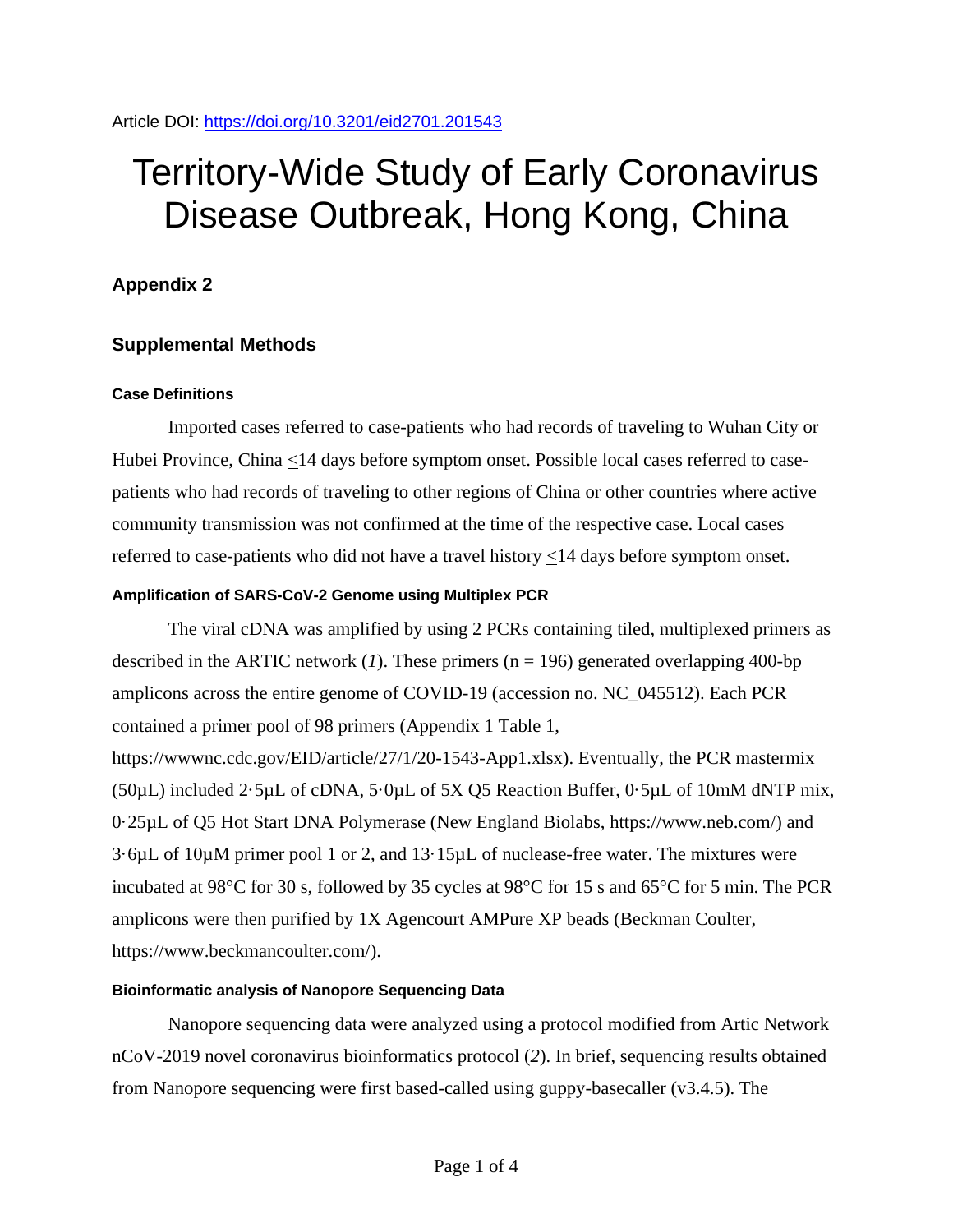sequencing reads were then demultiplexed by Porechop  $(v0.2.4)$  to correct the significant barcoding misassignments and mapped against the SARS-CoV-2 reference genome Wuhan-Hu-1 (accession no. NC\_045512) using BWA (v0.7.17) and Samtools (v1.7). The BAM file was used for variant calling by Medaka (v0.11.5) with threshold value set at 1 to ensure haploid decoding. To evaluate the performance of variant calling by medaka, variants were validated again using Nanopolish (v0.11.0) with haploid decoding, and candidate variants from the aligned reads were extracted when the variant frequency was >40%. The consensus genome was assembled based on the VCF from Medaka (v0.11.5) and BAM file. Depth per base required for variant calling was set at  $>20X$  with minimum required base Phred score of 10.

#### **Modified Artic Network nCoV-2019 novel coronavirus bioinformatic protocol**

porechop -i [\$fastq\_file] -o [\$output\_file] -t [\$thread no.]

source activate artic-ncov2019

artic minion–normalize 200–threads [\$thread no.]–scheme-directory ~/articncov2019/artic-ncov2019/primer\_schemes–read-file [\$porechop\_output] nCov-2019/V1 [\$filename]–skip-nanopolish

source ~/.bashrc

source activate medaka #medaka v0.11.5

medaka consensus [\$filename.primertrimmed.sorted.bam] [\$filename.hdf]

medaka snp /home/gilman\_siu/artic-ncov2019/artic-ncov2019/primer\_schemes/nCov-2019/V1/nCov-2019.reference.fasta [\$filename.hdf] [\$filename.primertrimmed.sorted.bam] [\$filename.primertrimmed.medaka.vcf]

source ~/.bashrc

source activate artic-ncov2019

margin\_cons\_medaka–depth 20–quality 10 /home/gilman\_siu/artic-ncov2019/articncov2019/primer\_schemes/nCov-2019/V1/nCov-2019.reference.fasta [\$filename.primertrimmed.medaka.vcf] [\$filename.primertrimmed.sorted.bam] >[\$filename.consensus.fasta]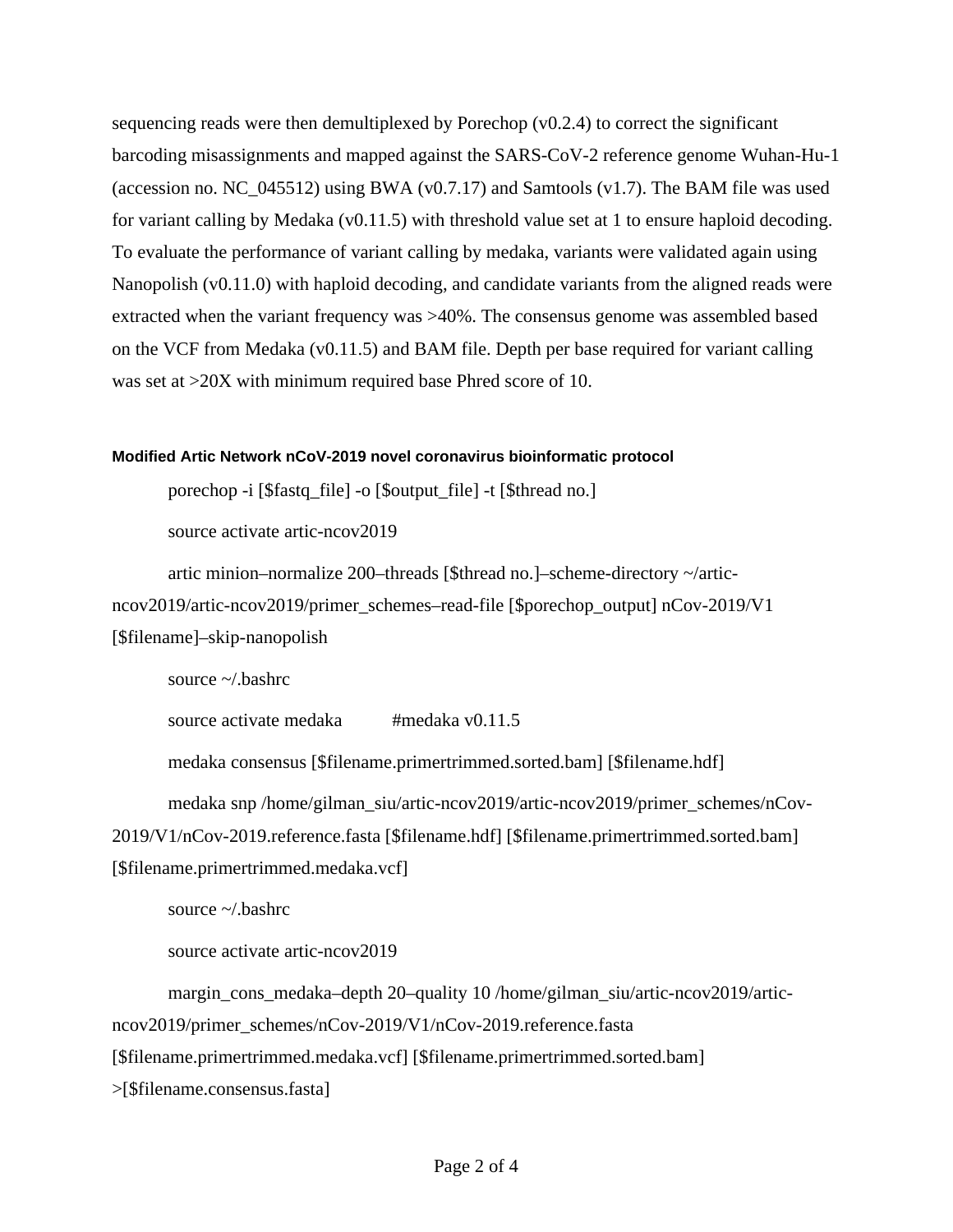#### **References:**

- 1. Quick J. Artic Network-nCoV 2019 sequencing protocol. 2020 [cited 2020 Feb 24]. https://artic.network/ncov-2019
- 2. Loman N, Rambaut A. nCoV-2019 novel coronavirus bioinformatics protocol. 2020 [cited 2020 Mar 10]. https://artic.network/ncov-2019/ncov2019-bioinformatics-sop.html



**Appendix 2 Figure 1.** Maximum-likelihood phylogenetic tree constructed based on 50 severe acute respiratory syndrome coronavirus 2 genomes in Hong Kong, February 2020, and genomes collected from GISAID datahub. A total of 478 worldwide genomes as of February 28, 2020 were available from GISAID Global Cases COVID-19 database. All genomes were downloaded and the phylogenetic tree was built by using Maximum Likelihood with bootstrap value set and rooted on the earliest published genome of severe acute respiratory syndrome coronavirus 2 (GenBank accession no. NC\_045512.2). Bootstrap value was set at 500x and nodes with bootstrap value >50% were shown. Branch lengths were measured in number of substitutions/site. All Hong Kong strains are highlighted in red. Hong Kong strains showed limited genetic variability and tended to aggregate in two lineages, highlighted in green and cyan.